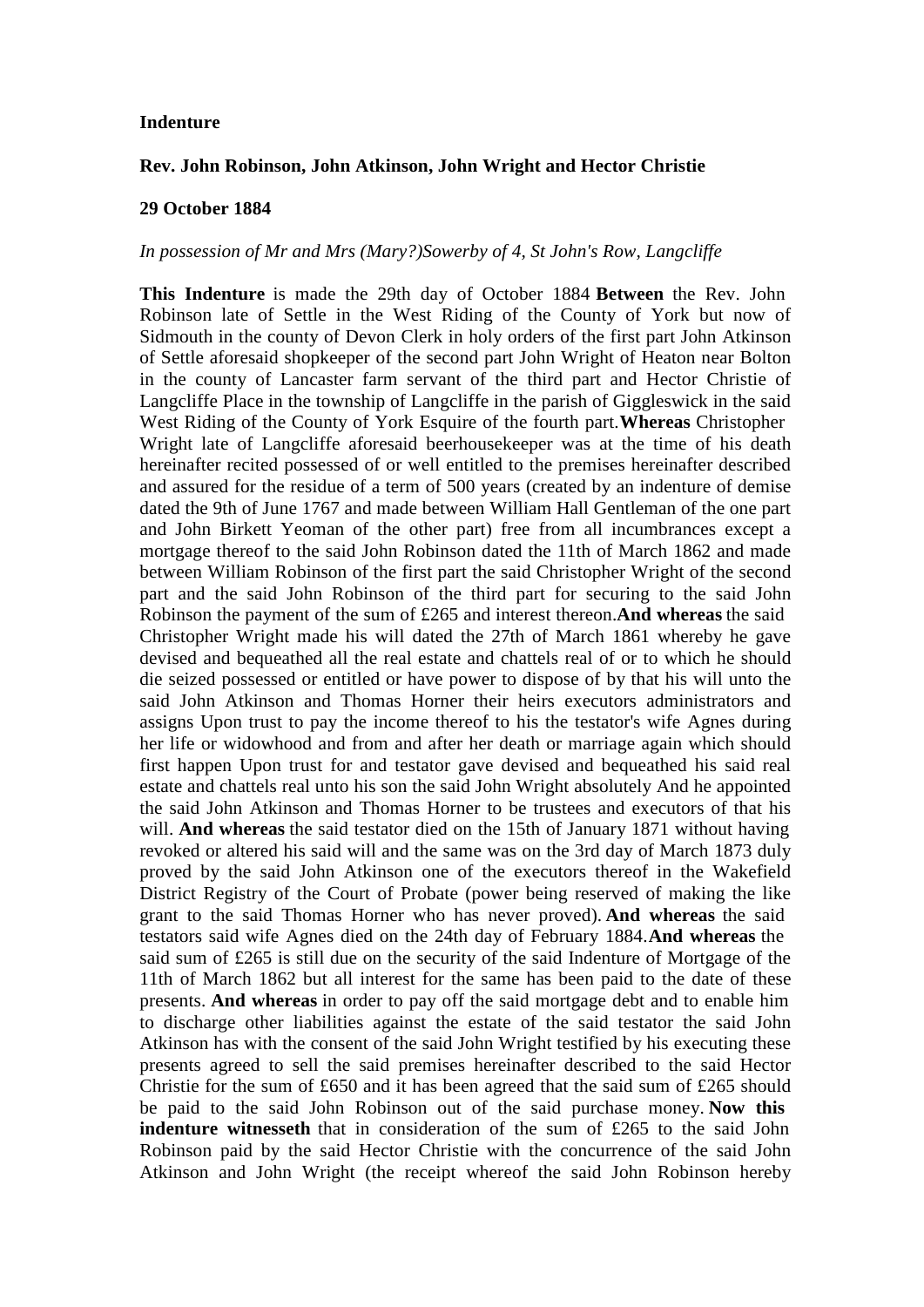acknowledges) and in consideration of the sum of £385 to the said John Atkinson paid by the said Hector Christie with the consent of the said John Wright the payment and receipt in manner and aforesaid of which said several sums of £265 and £385 making together the said purchase money of £650 the said John Atkinson and John Wright hereby respectively acknowledge). The said John Robinson as mortgagee by the direction of the said John Atkinson and John Wright respectively hereby assigns and the said John Atkinson as such trustee and executive as aforesaid by the like direction of the said John Wright hereby releases and assigns and the said John Wright as beneficial owner hereby assigns unto the said Hector Christie his executors administrators and assigns **All** those six cottages or tenements situate in Langcliffe aforesaid and on the east side of the Road there leading from Settle to Stainforth and formerly occupied by John Robinson William Harrison Elizabeth Thornton Alice Batty John Bradley and William Lawson since by Ann Hudson Elizabeth Yeoman Edward Lund Henry Wolfenden John Bradley and William Lawson and now by Richard Camm William Syers John Howson Thomas Hayton John Wain and William Mortimer. Together with all outhouses yards gardens frontages easements and appurtenances to the same belonging or appertaining.**To hold** the aforesaid premises unto the said Hector Christie his executors administrators and assigns for all the residue and remainder now to come and unexpired of the said term of 500 years and for all other the term or terms of years estate and interest of the said John Robinson and John Atkinson and John Wright and every of them therein and absolutely discharged from the said mortgage debt of £265 and all interest for the same and all claims and demands on account thereof. **And whereas** the said premises are held without any trust or equity of redemption affecting the term or terms for which the same are holden in favour of the freeholder or respective freeholders or other person entitled in reversion expectant on the said term or terms and without any rent having money value incident to the reversion or reversions and such term or terms is or are not liable to be determined by reentry for conditions broken and the same term or terms is or are capable of being enlarged into a fee simple under the Conveyancing Acts 1881 and 1882 and the said Hector Christie is desirous of enlarging the same accordingly. **Now this indenture further witnesseth** that the said Hector Christie does hereby declare that from and after the execution hereof the said term or terms for which the said premises hereinbefore assured is or are now holden shall so far as regards the same premises be and the same is or are hereby enlarged into a fee simple and that the same premises shall henceforth be held in fee simple accordingly. **In witness** whereof the said parties to these presents have hereunto set their hands and seals the day and year first above written.

*(Signed)*

John Atkinson John Robinson John Wright Hector Christie

*verso*

Signed sealed and delivered by the within named John Robinson in the presence of John Foster Settle Accountant

Signed sealed and delivered by the within named John Wright in the presence of Charles E. Bygrave Clerk to Mr Hartley Solicitor Settle

Signed sealed and delivered by the within named John Atkinson in the presence of Charles E. Bygrave

Signed sealed and delivered by the within named Hector Christie in the presence of ……. Solicitor Settle